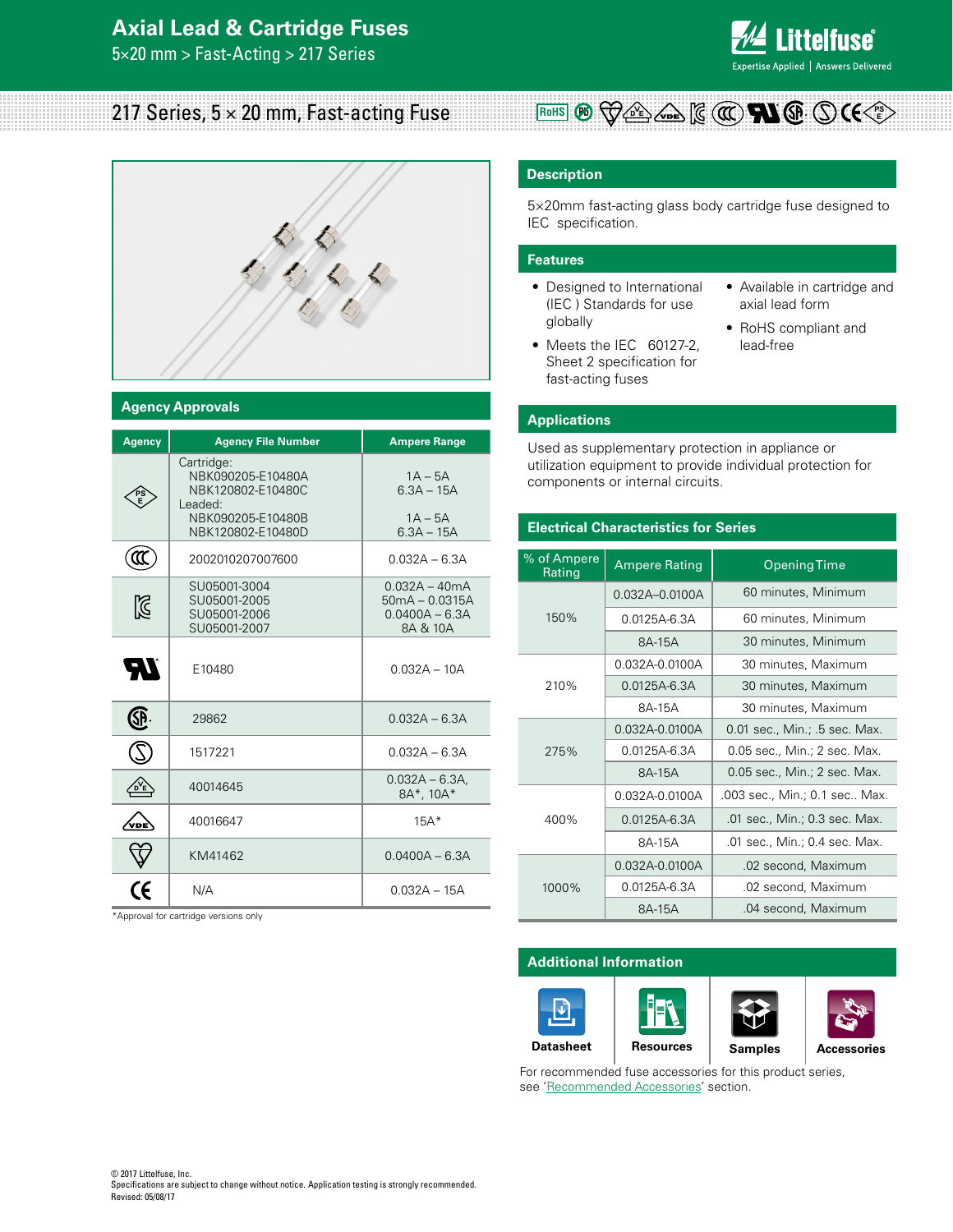# **Axial Lead & Cartridge Fuses**

5×20 mm > Fast-Acting > 217 Series

### **Electrical Characteristic Specifications by Item**

|             |                      |                          |                        | <b>Nominal</b>               |                                                      | Maximum                                            | Maximum                                       | <b>Agency Approvals</b>   |                       |                           |                                                                                             |                           |                           |                           |                       |                           |
|-------------|----------------------|--------------------------|------------------------|------------------------------|------------------------------------------------------|----------------------------------------------------|-----------------------------------------------|---------------------------|-----------------------|---------------------------|---------------------------------------------------------------------------------------------|---------------------------|---------------------------|---------------------------|-----------------------|---------------------------|
| Amp<br>Code | Amp<br>Rating<br>(A) | Voltage<br>Rating<br>(V) | Interrupting<br>Rating | Cold<br>Resistance<br>(Ohms) | <b>Nominal</b><br>Melting<br>$ 2t(A^2 \text{ sec}) $ | <b>Voltage Drop</b><br>at Rated<br>Current<br>(mV) | Power<br><b>Dissipation</b><br>At<br>1.5ln(W) | $\bigtriangledown$        | $\boxtimes$           | $\circledR$               | $\left\langle \begin{matrix} \mathsf{P} \mathsf{S} \ \mathsf{E} \end{matrix} \right\rangle$ | <b>IR</b>                 | ®                         | $\circledS$               | $\epsilon$            | $\mathbb{E}$              |
| .032        | 0.032                | 250                      |                        | 262.2000                     | 0.00015                                              | 10000                                              | 1.6                                           |                           | $\times$              | $\boldsymbol{\mathsf{X}}$ |                                                                                             | $\boldsymbol{\mathsf{X}}$ | $\boldsymbol{\times}$     | $\boldsymbol{\mathsf{X}}$ | $\times$              | $\times$                  |
| .040        | 0.04                 | 250                      |                        | 183.1500                     | 0.00008                                              | 8000                                               | 1.6                                           |                           | $\times$              | $\boldsymbol{\mathsf{X}}$ |                                                                                             | $\times$                  | $\times$                  | X                         | $\times$              | $\times$                  |
| .050        | 0.05                 | 250                      |                        | 15,2000                      | 0.00049                                              | 7000                                               | 1.6                                           |                           | $\times$              | $\mathsf X$               |                                                                                             | $\times$                  | $\times$                  | $\boldsymbol{\mathsf{X}}$ | $\times$              | $\times$                  |
| .063        | 0.063                | 250                      |                        | 10.4500                      | 0.00056                                              | 5000                                               | 1.6                                           |                           | $\times$              | $\times$                  |                                                                                             | $\times$                  | X                         | $\times$                  | $\times$              | $\times$                  |
| .080        | 0.08                 | 250                      |                        | 7.8900                       | 0.00132                                              | 4000                                               | 1.6                                           |                           | $\boldsymbol{\times}$ | X                         |                                                                                             | $\times$                  | $\boldsymbol{\times}$     | X                         | $\boldsymbol{\times}$ | $\times$                  |
| .100        | 0.1                  | 250                      |                        | 5.6965                       | 0.00260                                              | 3500                                               | 1.6                                           |                           | $\times$              | $\times$                  |                                                                                             | $\times$                  | X                         | $\times$                  | $\times$              | $\times$                  |
| .125        | 0.125                | 250                      |                        | 3.8200                       | 0.00478                                              | 2000                                               | 1.6                                           |                           | $\boldsymbol{\times}$ | $\mathsf X$               |                                                                                             | $\times$                  | $\boldsymbol{\times}$     | $\boldsymbol{\mathsf{X}}$ | $\boldsymbol{\times}$ | $\times$                  |
| .160        | 0.16                 | 250                      |                        | 2.5250                       | 0.01000                                              | 2000                                               | 1.6                                           |                           | $\times$              | X                         |                                                                                             | $\times$                  | $\boldsymbol{\mathsf{X}}$ | X                         | $\times$              | $\boldsymbol{\mathsf{X}}$ |
| .200        | 0.2                  | 250                      |                        | 1.7000                       | 0.02000                                              | 1700                                               | 1.6                                           |                           | $\times$              | $\times$                  |                                                                                             | $\times$                  | $\times$                  | $\times$                  | $\times$              | $\times$                  |
| .250        | 0.25                 | 250                      |                        | 1.2325                       | 0.04000                                              | 1400                                               | 1.6                                           |                           | $\times$              | X                         |                                                                                             | X                         | X                         | X                         | $\times$              | $\times$                  |
| .315        | 0.315                | 250                      | 35A @ 250VAC           | 0.8800                       | 0.11000                                              | 1300                                               | 1.6                                           |                           | $\times$              | $\boldsymbol{\times}$     |                                                                                             | $\mathsf X$               | $\boldsymbol{\mathsf{X}}$ | $\boldsymbol{\mathsf{X}}$ | $\times$              | $\times$                  |
| .400        | 0.4                  | 250                      |                        | 0.2770                       | 0.12500                                              | 1200                                               | 1.6                                           | $\times$                  | $\times$              | $\times$                  |                                                                                             | $\times$                  | X                         | $\times$                  | $\times$              | $\times$                  |
| .500        | 0.5                  | 250                      |                        | 0.2065                       | 0.21500                                              | 1000                                               | 1.6                                           | $\boldsymbol{\mathsf{X}}$ | $\boldsymbol{\times}$ | $\boldsymbol{\times}$     |                                                                                             | $\mathsf X$               | $\boldsymbol{\times}$     | $\mathsf X$               | $\times$              | $\times$                  |
| .630        | 0.63                 | 250                      |                        | 0.1900                       | 0.41000                                              | 650                                                | 1.6                                           | $\times$                  | $\times$              | $\times$                  |                                                                                             | $\times$                  | X                         | $\times$                  | $\times$              | $\times$                  |
| .800        | 0.8                  | 250                      |                        | 0.1203                       | 0.85000                                              | 240                                                | 1.6                                           | $\boldsymbol{\mathsf{X}}$ | $\boldsymbol{\times}$ | $\boldsymbol{\mathsf{X}}$ |                                                                                             | $\boldsymbol{\times}$     | $\boldsymbol{\times}$     | X                         | $\times$              | $\times$                  |
| 001.        | $\mathbf{1}$         | 250                      |                        | 0.0964                       | 1.04500                                              | 200                                                | 1.6                                           | X                         | $\times$              | $\boldsymbol{\mathsf{X}}$ | X                                                                                           | $\times$                  | X                         | X                         | $\times$              | $\times$                  |
| 1.25        | 1.25                 | 250                      |                        | 0.0701                       | 2.23000                                              | 200                                                | 1.6                                           | $\times$                  | $\times$              | $\times$                  | $\times$                                                                                    | $\times$                  | $\times$                  | $\times$                  | $\times$              | $\times$                  |
| 01.6        | 1.6                  | 250                      |                        | 0.0528                       | 4.61500                                              | 190                                                | 1.6                                           | X                         | $\times$              | X                         | $\times$                                                                                    | $\times$                  | X                         | X                         | $\times$              | X                         |
| 002.        | 2                    | 250                      |                        | 0.0416                       | 5.73000                                              | 170                                                | 1.6                                           | $\boldsymbol{\mathsf{X}}$ | $\times$              | $\boldsymbol{\mathsf{X}}$ | $\boldsymbol{\times}$                                                                       | $\boldsymbol{\times}$     | $\boldsymbol{\mathsf{X}}$ | $\boldsymbol{\times}$     | $\times$              | $\times$                  |
| 02.5        | 2.5                  | 250                      |                        | 0.0334                       | 9.46000                                              | 170                                                | 1.6                                           | X                         | $\times$              | X                         | $\times$                                                                                    | X                         | X                         | X                         | $\times$              | $\times$                  |
| 3.15        | 3.15                 | 250                      |                        | 0.0224                       | 17.72000                                             | 150                                                | 2.5                                           | $\boldsymbol{\mathsf{X}}$ | $\boldsymbol{\times}$ | X                         | $\boldsymbol{\times}$                                                                       | $\boldsymbol{\times}$     | $\boldsymbol{\mathsf{X}}$ | $\boldsymbol{\mathsf{X}}$ | $\times$              | $\boldsymbol{\mathsf{X}}$ |
| 004.        | $\overline{4}$       | 250                      | 40A @ 250VAC           | 0.0165                       | 29.16500                                             | 130                                                | 2.5                                           | $\times$                  | $\times$              | X                         | $\times$                                                                                    | X                         | X                         | $\times$                  | $\times$              | $\times$                  |
| 005.        | 5                    | 250                      | 50A @ 250VAC           | 0.0137                       | 42.79500                                             | 130                                                | 2.5                                           | $\boldsymbol{\mathsf{X}}$ | $\times$              | X                         | $\times$                                                                                    | $\boldsymbol{\times}$     | $\boldsymbol{\mathsf{X}}$ | $\boldsymbol{\mathsf{X}}$ | $\times$              | $\times$                  |
| 06.3        | 6.3                  | 250                      | 63A @ 250VAC           | 0.0095                       | 62.46500                                             | 130                                                | 2.5                                           | $\boldsymbol{\times}$     | $\mathsf X$           | $\boldsymbol{\mathsf{X}}$ | $\mathsf X$                                                                                 | X                         | $\boldsymbol{\mathsf{X}}$ | X                         | $\times$              | $\mathsf X$               |
| 008.        | 8                    | 250                      | 80A @ 250VAC           | 0.0068                       | 198.16000                                            | 130                                                | $\overline{4}$                                |                           | $\times$              |                           | $\boldsymbol{\times}$                                                                       | $\times$                  |                           |                           | $\boldsymbol{\times}$ | $\times^*$                |
| 010.        | 10                   | 250                      | 100A @ 250VAC          | 0.0063                       | 217.63500                                            | 130                                                | 4                                             |                           | X                     |                           | $\times$                                                                                    | X                         |                           |                           | X                     | $x^*$                     |
| 015.        | 15                   | 250                      | 150A @ 250VAC          | 0.0040                       | 607.13500                                            | 130                                                | $\overline{4}$                                |                           |                       |                           | $\times$                                                                                    |                           |                           |                           | $\times$              | $\times^*$                |

\* Approval for cartidge versions only.

#### **Temperature Re-rating Curve**



### **Average Time Current Curves**



<sup>© 2017</sup> Littelfuse, Inc. Specifications are subject to change without notice. Revised: 05/08/17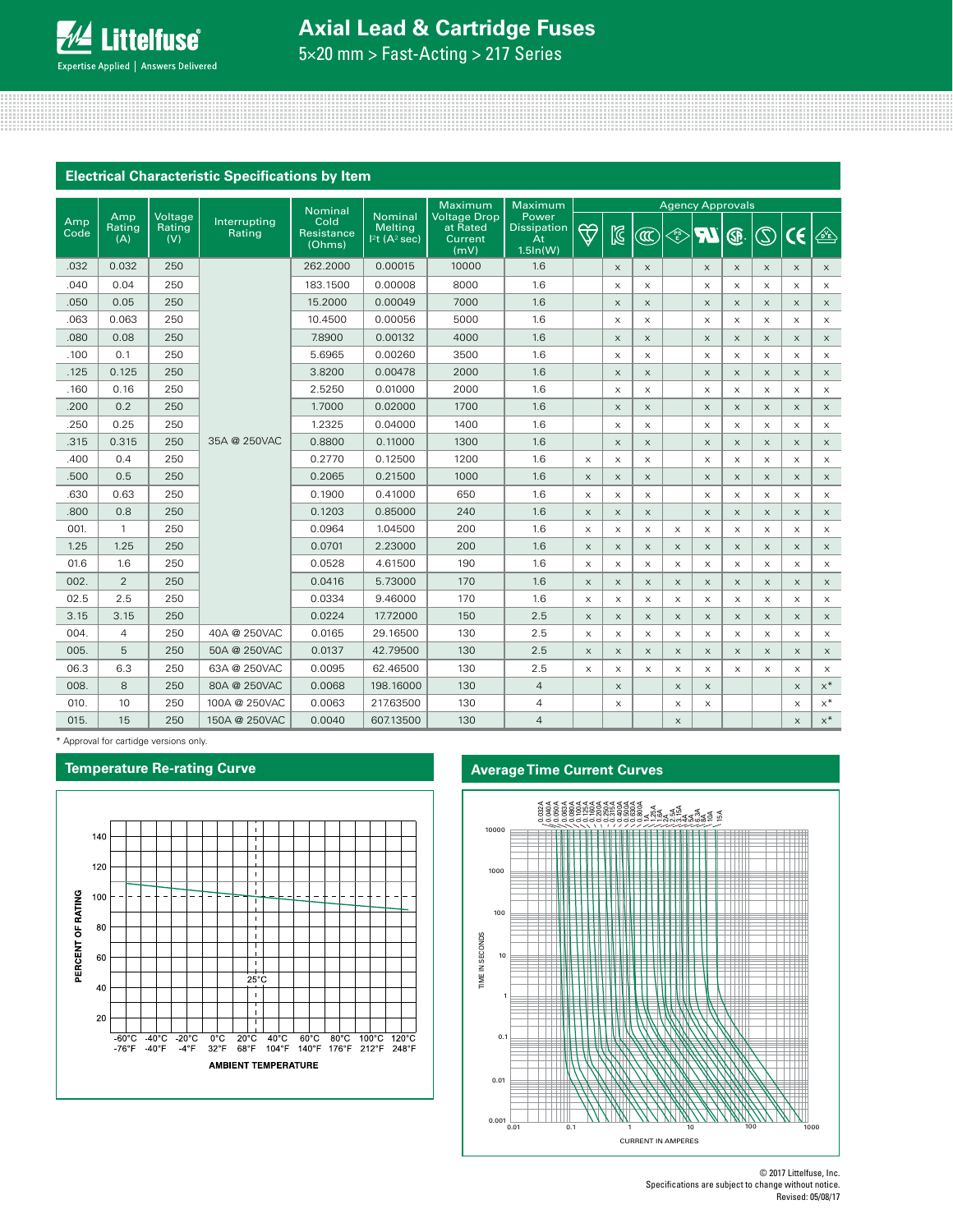# **Axial Lead & Cartridge Fuses**

5×20 mm > Fast-Acting > 217 Series



#### **Soldering Parameters - Wave Soldering**



#### **Recommended Process Parameters:**

| <b>Wave Parameter</b>                                | Lead-Free Recommendation          |
|------------------------------------------------------|-----------------------------------|
| Preheat:<br>(Depends on Flux Activation Temperature) | (Typical Industry Recommendation) |
| Temperature Minimum:                                 | $100^{\circ}$ C                   |
| Temperature Maximum:                                 | $150^{\circ}$ C                   |
| Preheat Time:                                        | 60-180 seconds                    |
| Solder Pot Temperature:                              | 260°C Maximum                     |
| Solder DwellTime:                                    | 2-5 seconds                       |

#### **Recommended Hand-Solder Parameters:**

Solder Iron Temperature: 350°C +/- 5°C Heating Time: 5 seconds max.

**Note: These devices are not recommended for IR or Convection Reflow process.**

#### **Product Characteristics**

| <b>Material</b>          | Body: Glass<br>Cap: Nickel-plated brass<br>Leads: Tin-plated Copper             |
|--------------------------|---------------------------------------------------------------------------------|
| <b>Terminal Strength</b> | MIL-STD-202, Method 211, Test<br>Condition A                                    |
| Solderability            | MIL-STD-202 method 208                                                          |
| <b>Product Marking</b>   | Cap1: Brand logo, current and<br>voltage ratings<br>Cap2: Agency approval marks |
| Packaging                | Available in Bulk (M=1000 pcs/pkg)<br>or on Tape/Reel (MRET1=1000 pcs/<br>reel) |

| <b>Operating Temperature</b> | $-55^{\circ}$ C to $+125^{\circ}$ C                                                                              |
|------------------------------|------------------------------------------------------------------------------------------------------------------|
| <b>Thermal Shock</b>         | MIL-STD-202, Method 107, Test<br>Condition B: (5 cycles -65°C to<br>$+125^{\circ}$ C)                            |
| <b>Vibration</b>             | MIL-STD-202, Method 201                                                                                          |
| <b>Humidity</b>              | MIL-STD-202, Method 103, Test<br>Condition A. high RH (95%) and<br>elevated temperature (40°C) for 240<br>hours. |
| <b>Salt Spray</b>            | MIL-STD-202. Method 101. Test<br>Condition B                                                                     |